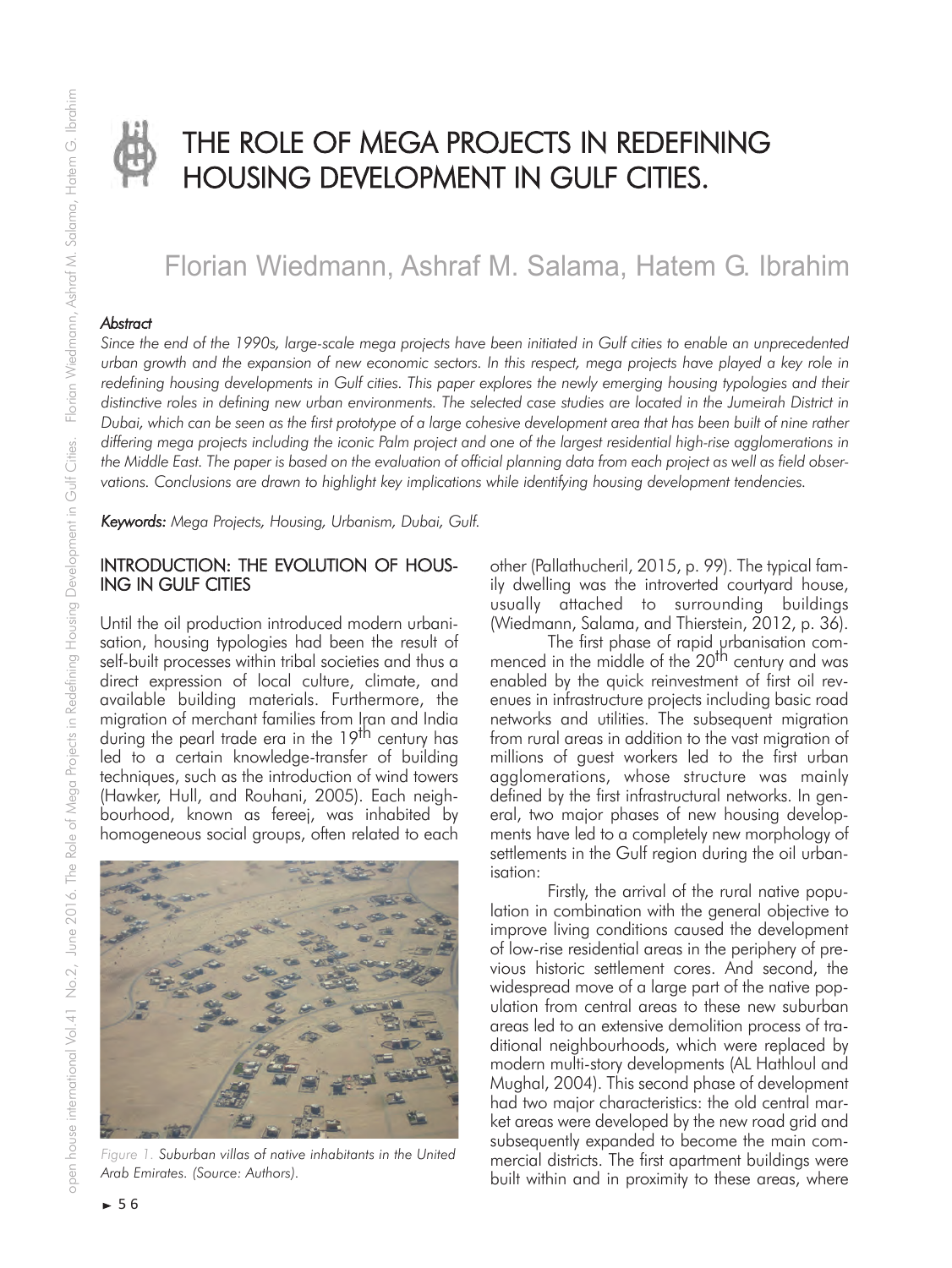they replaced the traditional neighbourhoods. The result of this transformation was an increasingly dense mixed-use downtown area surrounded by a sprawling residential urban periphery relying on the car as the main mode of transportation (Figure 1) (Wiedmann, 2012, p. 26).

This rather basic urban structure and development pattern was followed during the subsequent decades and the emergence of the first master plans during the 1970s (Scholz, 1999, p. 77). Thus, downtown areas became more and more densely built leading to first agglomerations of dense blocks and first towers, as it can be observed in the case of Abu Dhabi City, while suburban areas expanded due to the continuous distribution of residential land and subsequent infrastructural development, including the integration of shopping malls. The new shopping mall complexes enabled the urban periphery to increasingly detach from the old historic market areas, which have gradually lost their previous significance as main retail centres and leisure spaces for all inhabitants, while most working places hardly moved from central areas and commercial growth corridors (Salama and Wiedmann, 2013, p. 33).

At the end of the  $20<sup>th</sup>$  century, a new development vision was introduced to establish Gulf cities as international hubs in order to diversify local economies. This new development phase was first initiated in cities, such as Dubai and Manama, where the local oil production receded. But due to the rapid impact on urban and thus economic growth, the new development strategies were adopted in various cities, including Doha and Abu Dhabi, where the production of oil and gas has enabled the public sector to reinvest revenues in new economic development strategies (Schmid, 2008 and 2009). This new phase of economic transformation is mainly rooted in the vision to establish oil-independent service economies by benefiting from the fortunate geopolitical location between regional and global markets. This vision was followed by distinctive public investment strategies in infrastructure, services, and certain landmark developments in combination with the liberalisation of markets by introducing free economic zones and by permitting regional and foreign investors to participate in local real-estate markets (Fox, Mourtada-Sabbah, and Al-Mutawa, 2006).

Consequently, the resulting construction boom has led to a second major urban transformation process in Gulf cities. Large scale developers and their mega projects have begun to play key roles in developing large areas of desert land in a very short period of time. Housing markets themselves have furthermore diversified due to the move of higher income migrant groups engaged in the new service economies. This paper therefore explores the new housing typologies, which have been the result of recent development dynamics and which have redefined urban environments in Gulf cities in most recent years.

## METHODOLOGICAL APPROACH

This paper is based on an analysis and evaluation of all key mega projects, which have been developed in Dubai's Western Jumeirah district, which is also known as New Dubai, since 1999. In comparison to other Gulf cities, mega projects in Dubai are the product of an intense development period of more than 16 years and are thus more diversified and can look back on various planning modifications. Dubai can furthermore be seen as a role model and thus testing ground of various new housing typologies in terms of market dynamics.

Research for this paper includes the collection of all key data for each mega project, such as the projected population, the number of housing units, the basic land uses and the built typologies. This data was collected from developers and their official documentation and websites. Furthermore, site visits were used to explore the current state of development. The new master planning efforts from the Dubai Municipality were furthermore evaluated regarding the general role of the Jumeirah districts and the multitude of mega projects.

## THE CASE OF NEW DUBAI

The New Dubai district in Western Jumeirah became the first address for residential freehold property developments after the Emirates Golf Club was founded in 1988 and several hotels including the Burj Al Arab were built during the 1990s along Jumeirah's coast. The new district extension is located at the Western coastline in a distance of around 20 kilometers from the old center at the Dubai Creek. The district is part of the main growth corridor along Sheikh Zayed Road towards Jebel Ali and the Emirate of Abu Dhabi (Figure 2). The convenient location and already existing infrastructural supply due to the main highways prompted the developer Emaar to build its very first freehold property project, called Emirates Hills, in New Dubai in 1999.

Over the course of the following years the Emirates Hills project was expanded through several developments including the Springs, the Meadows, the Lakes, the Views, and the Greens into one large development area called Emirates Living, which is home to approximately 40,000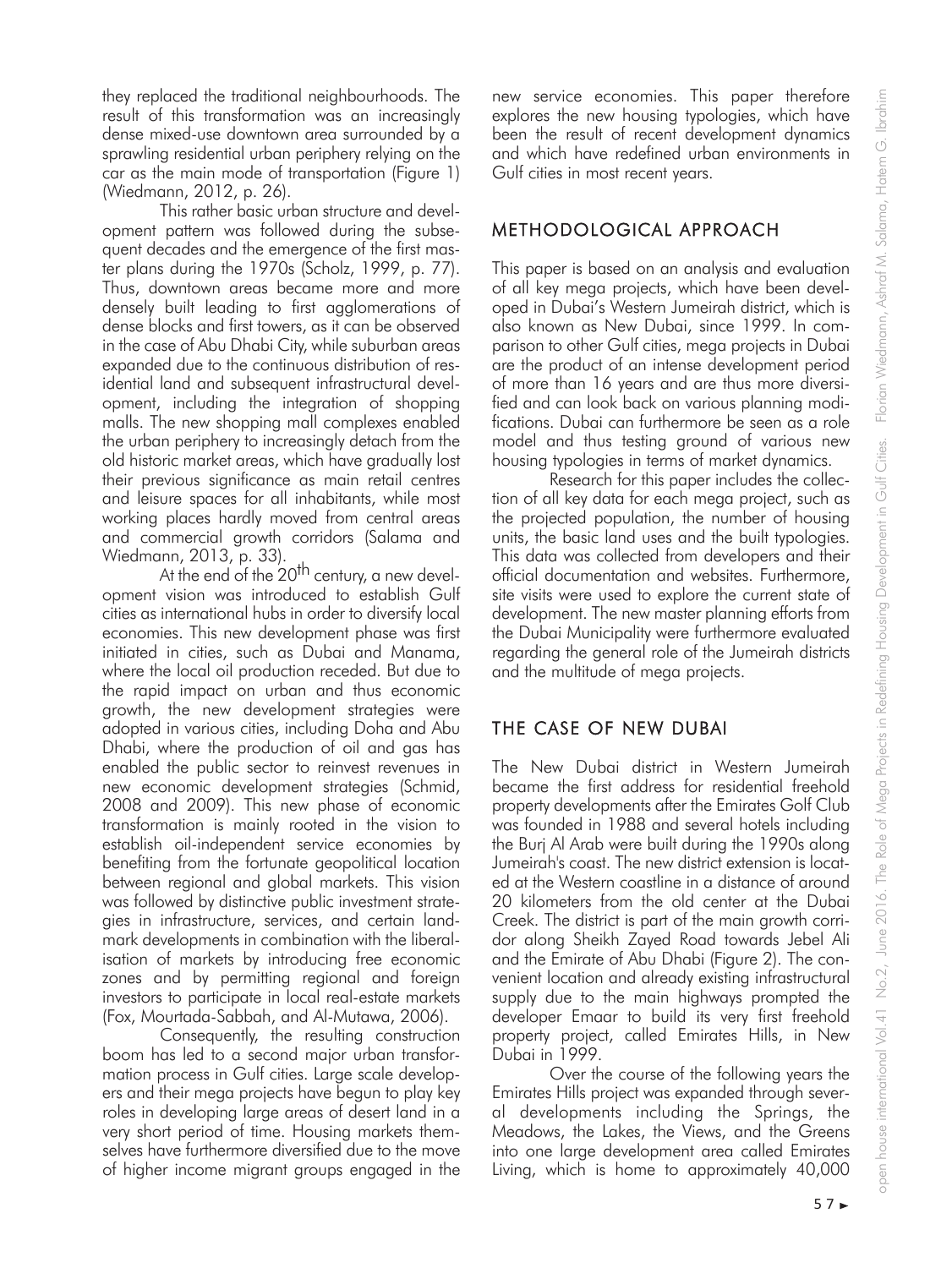

*Figure 2. The New Dubai district and its nine main mega projects. (Source: Authors and Google Earth).*

people. The whole area is about 12.3 square kilometers and is predominantly occupied by two-story villas (Emirates Living, 2015). Apartment buildings were built within the projects the Views and the Greens as well as within several smaller projects in the north of the development. In the case of Emirates Hills, the master developer Emaar has built the basic infrastructure and provided freehold properties in the form of undeveloped large-scale plots of about 40 x 100 square meters, which have been designed and constructed individually by each individual investor. Most areas of the neighboring projects however were developed by the master developer itself by constructing a reduced set of different types of villa. The special feature of Emirates Living is the vast area of unbuilt land in the form of more than 20 artificial lakes and a golf course occupying more than 35% of the whole development. Furthermore, instead of an orthogonal road network, an ornamental layout was chosen for the developments, creating an individual structure with winding streets.

Apart from these suburban housing areas, which have been set up as semi-gated communities, several new 'free economic zones' have been developed in order to create business areas close to the new suburbs. In 2000, Dubai Internet City (DIC) was established as the first free zone in Jumeirah providing optimised business opportunities for international technology, software, and

internet companies such as HP, Microsoft, IBM, and Siemens. In 2009, more than 1,200 companies were already settled in DIC, creating more than 10,000 jobs (Dubai Internet City, 2015). In addition to DIC, the company TECOM, which was established as a subsidiary of Dubai in order to invest in the knowledge-based economy, launched Dubai Media City (DMC) in 2001. In 2003, TECOM initiated the development of Dubai Knowledge Village (DKV) as part of the overall free zone conglomerate represented by the Dubai Creative Clusters Authority (DCCA). Various residential projects, such as large compounds with villas and low-rise apartment buildings in addition to



*Figure 3. The various compound developments within the Dubai Internet City and Dubai Media City. (Source: Google Earth).*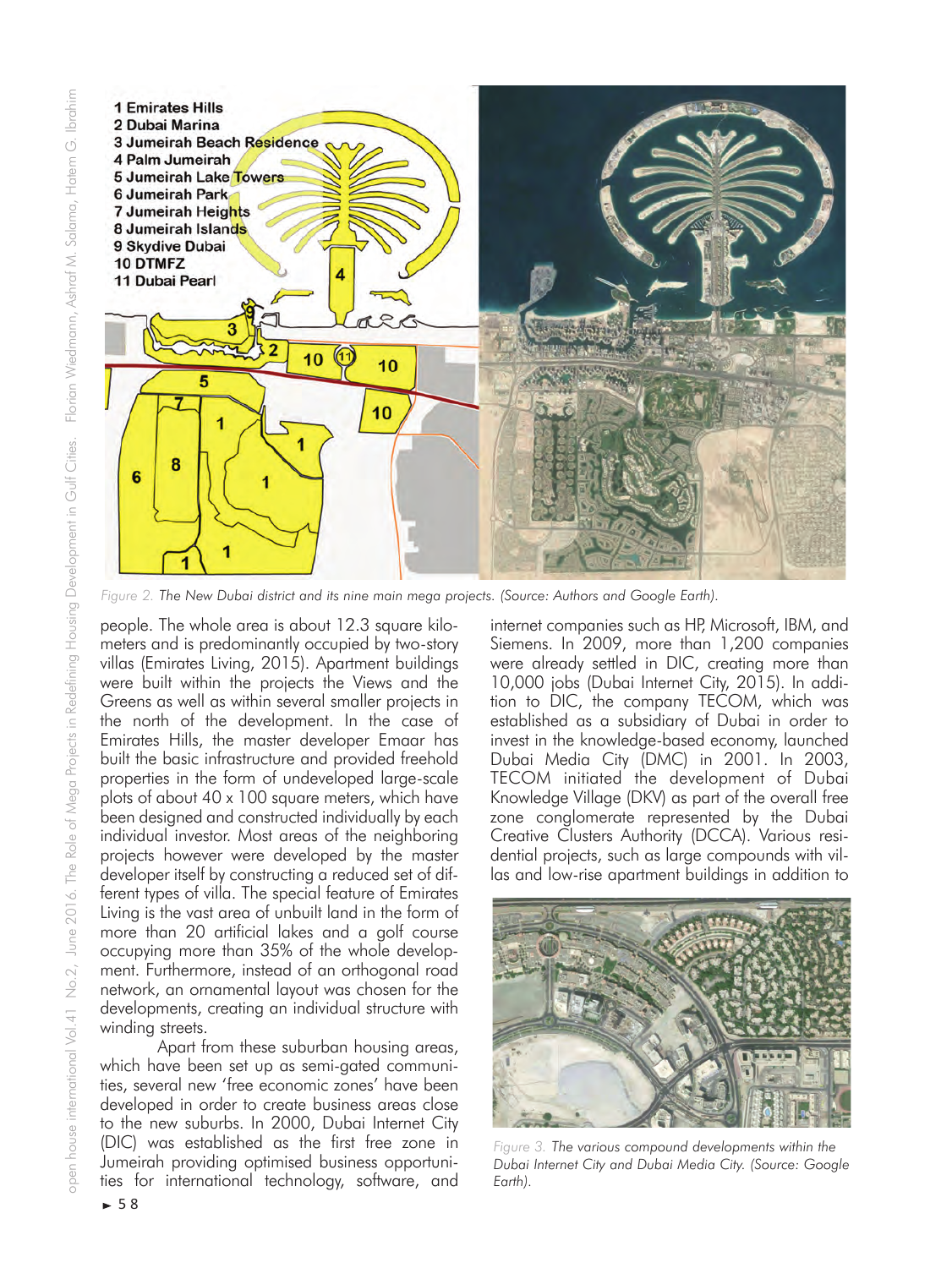few residential towers have been integrated (Figure 3). The free zone is situated between Sheikh Zayed Road and the coast with an area in the south-east covering about 350 hectare to allow for future expansion. In the center of the conglomerate, the construction of the project Dubai Pearl has been started on a circular area to form a commercial centre and a residential complex of connected high-rise buildings to house approximately 29,000 residents and visitors (Dubai Pearl, 2015).

A bypass leading from TECOM's Dubai Internet City and Media City forms the starting point of one of Dubai's biggest landmarks – the Palm Jumeirah. A 300-metre long bridge leads to the beginning of the artificial islands, which are shaped in the form of a palm with a 2 km long trunk and 16 fronds protected by an 11 km long crescent functioning as a breakwater. In addition to a monorail, which runs from the crescent over a bridge and down the trunk to the coast, an 800 metre long tunnel at the top of the palm connects the crescent to the palm. Since 2001, more than 92 million cubic meters of sand have been needed to create the whole landmass on an area of about 550 hectare, which has added about 78 km of new coast line. Since 2009, 1,400 villas and 20 multi-story apartment buildings provide about 2,500 housing units (Figure 4). The whole project covers an area of 5 x 5 km and mainly consists of luxury freehold properties and 32 hotels and resorts (Nakheel (1), 2015).

In addition to the growing number of residence units on the Palm project itself, it has attracted new housing projects along the coast offering views on the artificial islands. One of these developments is Emaar's Dubai Marina, a conglomerate of residential high-rise buildings along one of the largest man-made marinas in the world. Since 2003, the project has been developed in different stages on an area of around 400 hectare for more than 100,000 future residents (Emaar, 2015). In the year 2014, Dubai Marina housed 28,361 inhabitants, which is an indicator of a rather high vacancy rate in spite of several tower projects still under development (Dubai Statistics Authority, 2014). After a 3.6 kilometer long artificial channel was dug, the first residential towers were built in the east of the project as well as the promenade along the marina (Figure 5). Most of the towers have an average height of between 130 and 200 meters and are generally designed as freehold properties offering various sizes of apartments for the upper real estate market. About nine high-rise buildings are currently being developed with a height of over 300 meters, including the 516 metre tall Pentominium, which is still under construction.

Between the coast and Emaar's Dubai Marina, a second residential high-rise development for about 30,000 residents was completed by Dubai Properties in 2007 – the Jumeirah Beach Residence, which includes 36 residential towers and four hotel towers spreading along the 1.7 km long shoreline (Figure 6) (Dubai Properties, 2015). The third and second largest development of a high-rise conglomerate in Jumeirah is Nakheel's Jumeirah Lake Towers stretching over an area of 180 hectare on the opposite side of Sheikh Zayed Road along the Dubai Marina. The whole development is known as the first mixed-use free economic zone of Dubai, including 79 towers, which predominantly are residential towers for more than 60,000 people and office towers for more than 120,000 working visitors. The towers with 35 to 45 floors are clustered in groups of three, surrounded by four artificial lakes covering an area of about 18 hectares. In the south of the project, Nakheel has developed a smaller high-rise project called Jumeirah Heights offering about 2,300 residences within four high-rise buildings and six multi-story apartment blocks (Nakheel (2), 2015).



*Figure 4. The apartment buildings at the trunk of the Palm Jumeirah under construction in 2008. (Source: Authors).*



*Figure 5. The Dubai Marina project and its residential towers. (Source. Authors).*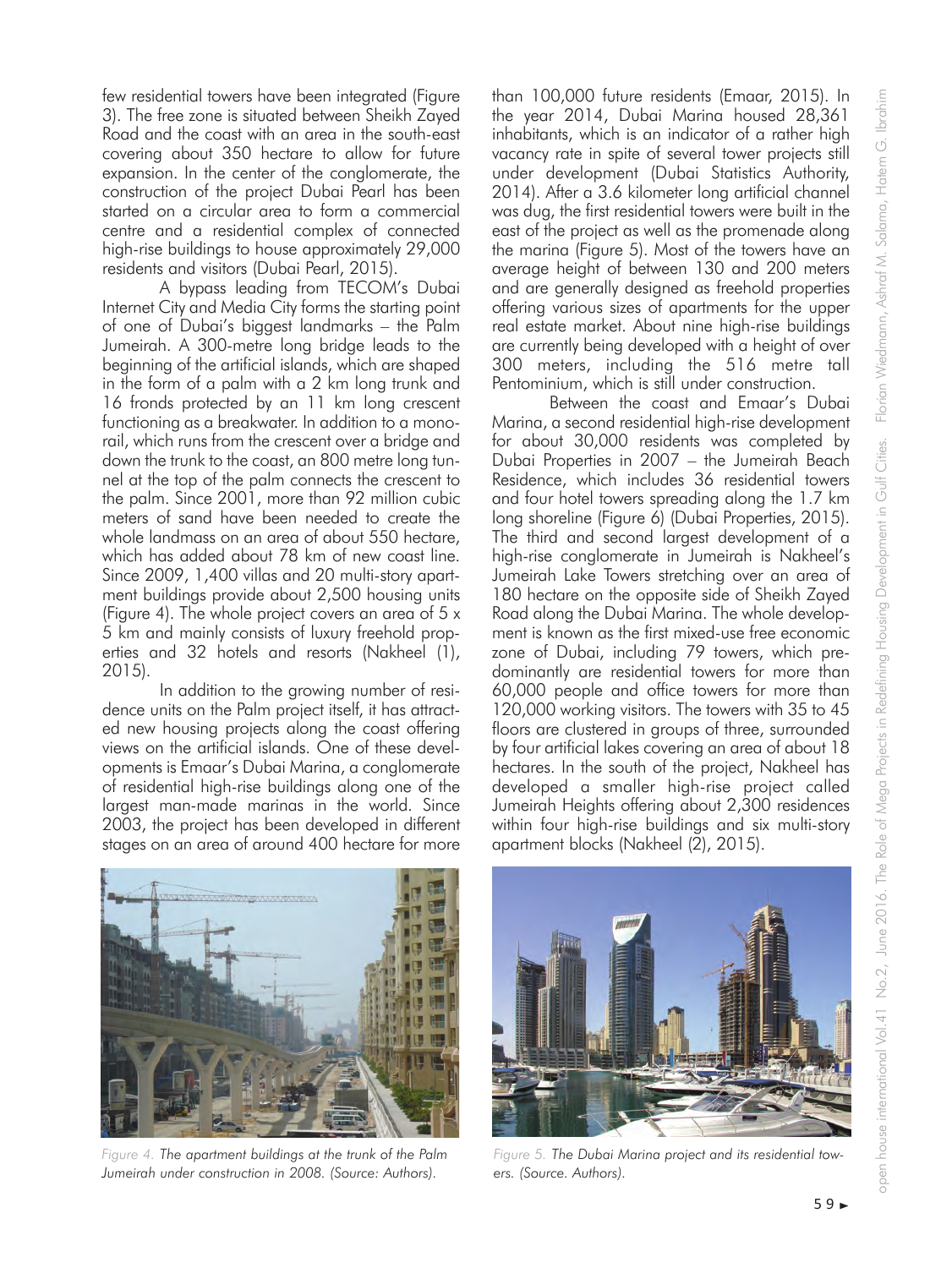

*Figure 6. The Jumeirah Beach Residence. (Source: Authors).*

The project Jumeirah Heights marks not only the end of what is currently Dubai's biggest high-rise agglomeration, it is also designed to be part of another signature project of Nakheel in Jumeirah – the Jumeirah Islands. The 300 hectare development consists of 46 clusters of man-made islands surrounded by artificial lakes. The 736 villas have been developed in different sizes in order to attract various investors. Along the borders of this development Nakheel has launched the project Jumeirah Park, which includes 2,000 villas and about 10 apartment buildings in the centre on an area of more than 350 hectares. Around three different architectural designs and nine different sizes of villa have been developed for the entire project (Nakheel (2), 2015).

Most development sites of the nine mega projects in New Dubai have been developed since the beginning of the new millennium. All projects in New Dubai aim for the upper real-estate market with rents exceeding AED 100,000 per annum. Today, it is estimated that there is an oversupply of 40% in this segment leading to high vacancy rates in many developments in New Dubai (World Property Journal, 2015). All projects combined have been designed for an expected total population of around 275,000 inhabitants in future. The whole built area, excluding the main high-way infrastructure, is covering almost 29 square kilometers, which is leading to a rather moderate future average urban density of less than 95 inhabitants per hectare (Table 1). In comparison, New Dubai is about half the size of Manhattan Island, where around 277 inhabitants reside per hectare.

#### HOUSING DEVELOPMENT TENDENCIES IN GULF CITIES

Based on the case studies in New Dubai, four distinctive new housing typologies can be distin-

| Project name                   | <b>Developer</b>  | total<br>area (sq<br>km) | expected<br>population | Urban<br>density<br><i>(residents)</i><br>per hectare) | <b>Development type</b>                               | Typology  |
|--------------------------------|-------------------|--------------------------|------------------------|--------------------------------------------------------|-------------------------------------------------------|-----------|
| Dubai Marina                   | Emaar             | 4                        | 100.000                | 250                                                    | Residential, retail &<br><i><u><b>Inisure</b></u></i> | High-rise |
| Jumeirah Beach<br>Residences   | Nakheel           | 0.17                     | 30.000                 | 1,765                                                  | Residential, retail &<br>Inisure                      | High-rise |
| Jumeirah Lake<br><b>Towers</b> | Nakheel           | 1.8                      | 60.000                 | 333                                                    | Residential &<br>commercial (offices)                 | High-rise |
| Jumeirah<br>Heights            | Nakheel           | 0.6                      | 6,000                  | 100                                                    | Residential                                           | High-rise |
| <b>Jumeirah Park</b>           | Nakheel           | 3.5                      | 6,000                  | 17                                                     | Residential                                           | Low-rise  |
| Jummirah<br>Islands            | Nakheel           | 3                        | 2,000                  | 7                                                      | Residential                                           | Low-nse   |
| Emirates Living                | Emaar             | 12.3                     | 40,000                 | 33                                                     | Residential                                           | Low-nse   |
| DIC and DMC<br>(DCCA)          | <b>TECOM</b>      | 3.5                      | 2,000                  | 6                                                      | Commercial (free<br>zone) & residential               | Mixed     |
| Dubai Pearl                    | Al Fahim<br>Group | 0.1                      | 29.000                 | 2,900                                                  | Residential &<br>commercial (offices)                 | High-rise |
| Total                          |                   | 28.97                    | 275,000                | 95                                                     |                                                       |           |

*Table 1. The key facts of the nine mega projects in New Dubai. (Source: Authors & official developers' websites).*

guished: (1) The waterfront villa, (2) the waterfront tower, (3) the free-zone housing and (4) the suburban mega compound (Figure 7).

While waterfront villas and their private beach access are mainly the result of particular land reclamation patterns and restrained infrastructural opportunities to build higher densities, the tower developments along the coast are the result of rapidly increasing land prices, fueled by speculations regarding sea view properties. The large quantity of towers has however led to very limited access to sea views in the case of most properties. The residential tower clusters are often supplied with a variety of leisure spaces, such as integrated marinas, beaches, malls and promenades. This high-level of diversity regarding consumption and leisure spaces is based on both the average income of residents and the attraction of tourists due to integrated hotel complexes. The supply of social infrastructure is however often very limited. Thus, it can be observed that there is a big lack of schools within and in proximity to waterfront tower clusters due to missing regulations and high land prices in areas reserved for exclusive projects.

The development of mixed-use and



*Figure 7. The four new typologies in the case of New Dubai. (Source: Authors).*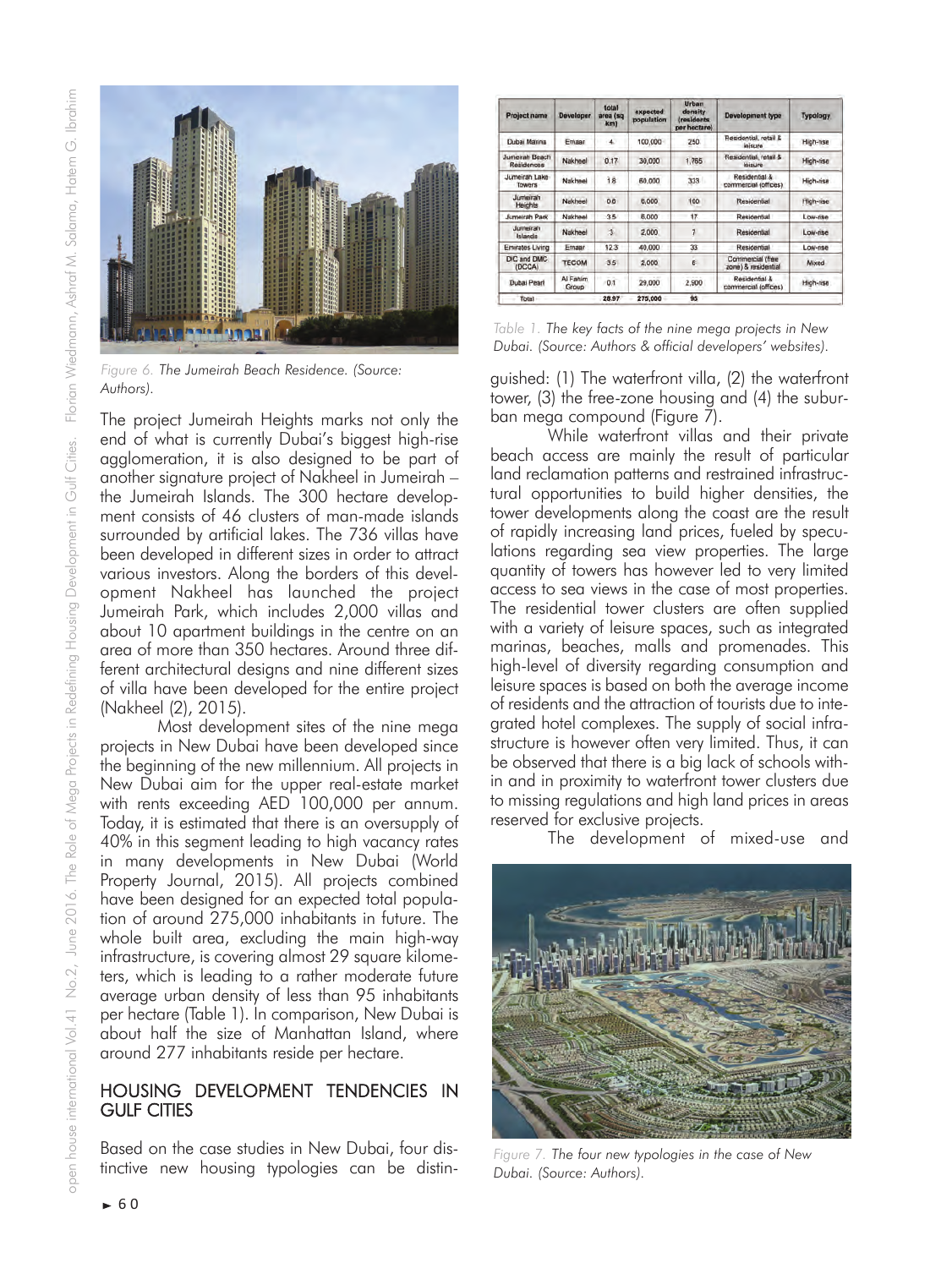themed free economic zones has led to the establishment of various integrated compound developments, which are differing from the usual compound sites due to their particular surroundings. The compounds are built between the various office complexes and usually house employees and their families engaged in the free zones. The residential projects often include various typologies from attached and detached villas to apartment blocks. In some cases compounds will be replaced by commercial developments depending on future demand, which is creating an environment of temporary rather than long-term neighborhoods. The walls of each compound are furthermore contributing to the fragmented appearance and the general lack of accessible public spaces within free zones.

The last new housing phenomena are large-scale themed suburban gated communities. Their development sites can occupy large areas of many square kilometers and their monotonous typologies of attached and detached dwellings as well as low-rise apartment blocks mainly differ from each other due to ornamental road grids, which are used to create individual spatial patterns. This has however led to rather detached and introverted residential areas with hardly any links than major highways. Subsequently, neighbourhood centres and social infrastructure have been developed in disperse locations depending on land availability rather than on a clear strategy to create integrated and accessible sub-centers for services and facilities. In some large-scale projects, certain leisure spaces, such as golf courses, water features, and small malls have been integrated to enhance the general attractiveness.

In summary, it can be stated that the recent mega projects have led to new urban landscapes, which are defined by new housing typologies and their spatial distribution (Figure 8). The emerging island projects have led to a variety of suburban settlements on reclaimed land with limited access and a high level of exclusivity. In parallel, large scale themed suburban mega projects have been launched inland along the urban periphery of former urban centres. The coastal transition zones are usually occupied by extending agglomerations of residential tower developments, which are the direct consequence of high land prices and already existing infrastructural supply. And last but not least, new themed mixed-use developments, which are often initiated as free economic zones along strategic growth corridors, integrate various residential typologies as either short-term housing supply depending on the demand on commercial projects or as exclusive but often rather isolated freehold property projects benefiting from the overall branding of developments as new cities within the city.



*Figure 8. The typical structure of contemporary Gulf cities. (Source: Authors)..*

All these development types have mainly been a result of public investment strategies as well as investment pressure of the private sector. Today they are housing a growing migrant community with medium to high income. The ground floor plans have been designed following international standards rather than accommodating local or other distinctive cultural lifestyles. While, in the past, urban densities and land use distributions were centrally administered by one planning department, the mega projects are usually the result of a certain decentralisation process permitting large scale developers, who are usually semi-public entities, a certain level of authority regarding master plans and hardly any regulation regarding the integration of social infrastructure or affordable housing.

The result has been an island-development approach following the general attitude of developing stand-alone "mega" compounds rather than integrated and cohesive new urban areas forming districts and neighbourhoods. Thus, while housing typologies have been diversified by the various mega projects, there has hardly been any spatial reinvention of a new form of communities. A highrise tower thus functions like a vertical compound rather than an opportunity to develop a new level of integrated public spaces and services. Thus, the only true social meeting points are provided by indoor malls and a small number of promenades along the coast as well as scattered green areas.

## **CONCLUSION**

Earlier research emphasises that housing has become one of the most favoured commodities in Gulf cities. While trading pearls led to first port cities in the 19<sup>th</sup> century, trading oil and gas led to expanding cities with some of the lowest average urban densities worldwide (Salama, 2011). The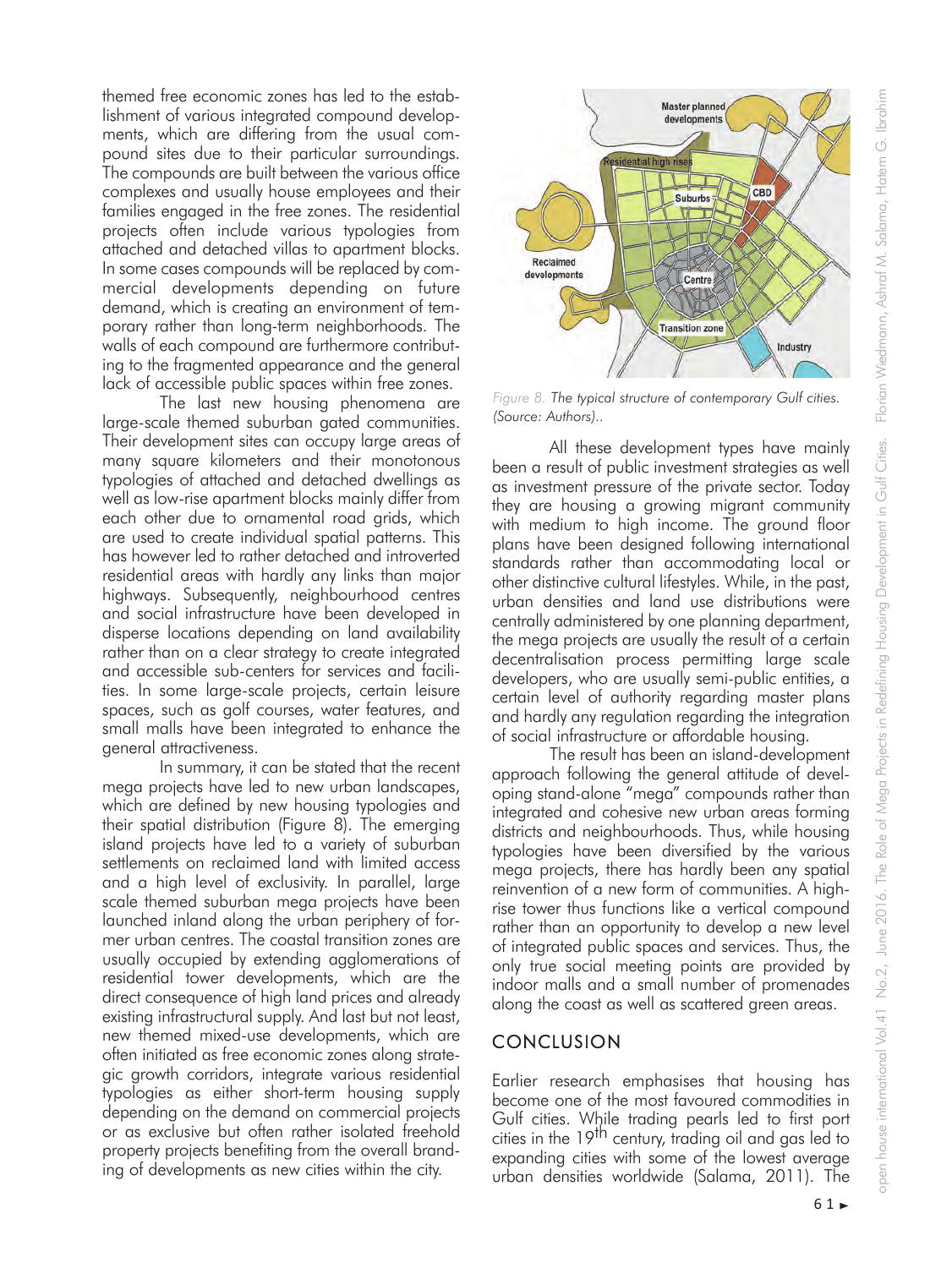

*Figure 9. Housing as new prime commodity in Gulf cities. (Source: Authors).*

recent trading with real estate has led to a diversity of themed worlds inviting for leisure and consumption (Figure 9), but hardly integrating any sense of community and neighbourhood. The exponentially rising real-estate prices have furthermore led to a continuous increase of rental rates leading to an enhanced social segregation and the phenomenon of high vacancy rates and over-occupied properties, particularly in the case of more dated projects. Both the under-occupation due to high rental prices and the over-occupation due to single migrants sharing apartments or villas have led to disparities from area to area and thus insufficient infrastructural supply.

The new role of housing as an investment opportunity in Gulf cities has attracted both regional and global attention and has thus undoubtedly led to a large-scale diversification of housing types. While the big variety of differing typologies can be observed by analysing the entire spectrum of recent real-estate projects, the mass development of housing has led to rather monotonous urban spaces from the perspective of single projects and their immediate surroundings. The repeated architectural design and modular construction of hundreds of new dwellings have contributed to a highly disorienting housing environment. The missing neighbourhood centres, social services and accessible public spaces have furthermore contributed to a lack of identity and the remaining dependency on commuting by car, which documents the suburban role of most mega projects rather than the establishment of self-contained settlements.

Consequently, it can be stated that mega projects have introduced new housing opportunities for upper income groups, particularly various apartment types, which have become suitable representations of social status in Gulf cities. The needed diversification of housing, which was previously mainly dominated by suburban villas, has however

not led to an enhanced urban identity and efficiency in the case of single districts and urban spaces. In most cases developers have labelled housing projects as new communities rather than integrating needed infrastructure and public spaces to actually create future communities. The lack of affordable housing schemes has furthermore contributed to social segregation and a rather fragile environment of repetitive exclusive projects relying on future economic growth in order to avoid a complete challenging of their existence as displayed in the recent financial crisis.

### ACKNOWLEDGEMENTS

This paper is developed as part of a comprehensive funded research project of the National Priorities Research Program, QNRF-Qatar National Research Fund (NPRP 7 - 960 - 5 - 135), entitled: Investigating Housing Typologies in Multicultural Societies of the Gulf Region.

## REFERENCES

Al HATHLOUL, S. and MUGHAL, M. A. 2004. Urban growth management the Saudi experience, in Habitat International, 28, 609-623.

DUBAI INTERNET CITY. *Who we are*. Retrieved 14 December, 2015 from http://www.dic.ae/who-we-are/#get\_intouch

DUBAI STATISTICS CENTRE. Population 2014. Retrieved 14 December, 2015 from https://www.dsc.gov.ae/Publication/ Population%20Bulletin%20Emirate%20of%20Dubai%202014 .pdf

DUBAI PEARL. Project. Retrieved 14 December, 2015 from http://www.dubaipearl.com/project

DUBAI PROPERTIES. *Jumeirah Beach Residence*. Retrieved 14 December, 2015 from http://dp.ae/portfolio/jumeirah-beachresidence-62

EMAAR. Dubai Marina Waterfront. Retrieved 14 December, 2015 from https://www.emaar.com/en/what-we-do/communities/uae/dubai-marina/

EMIRATES LIVING. *Emirates Hills*. Retrieved 14 December, 2015 from http://www.emiratesliving.ae/en/about/communities/emirateshills.aspx

FOX, J. W., MOURTADA-SABBAH, N., and AL-MUTAWA, M. 2006. *Globalization and the Gulf,* Routledge, New York.